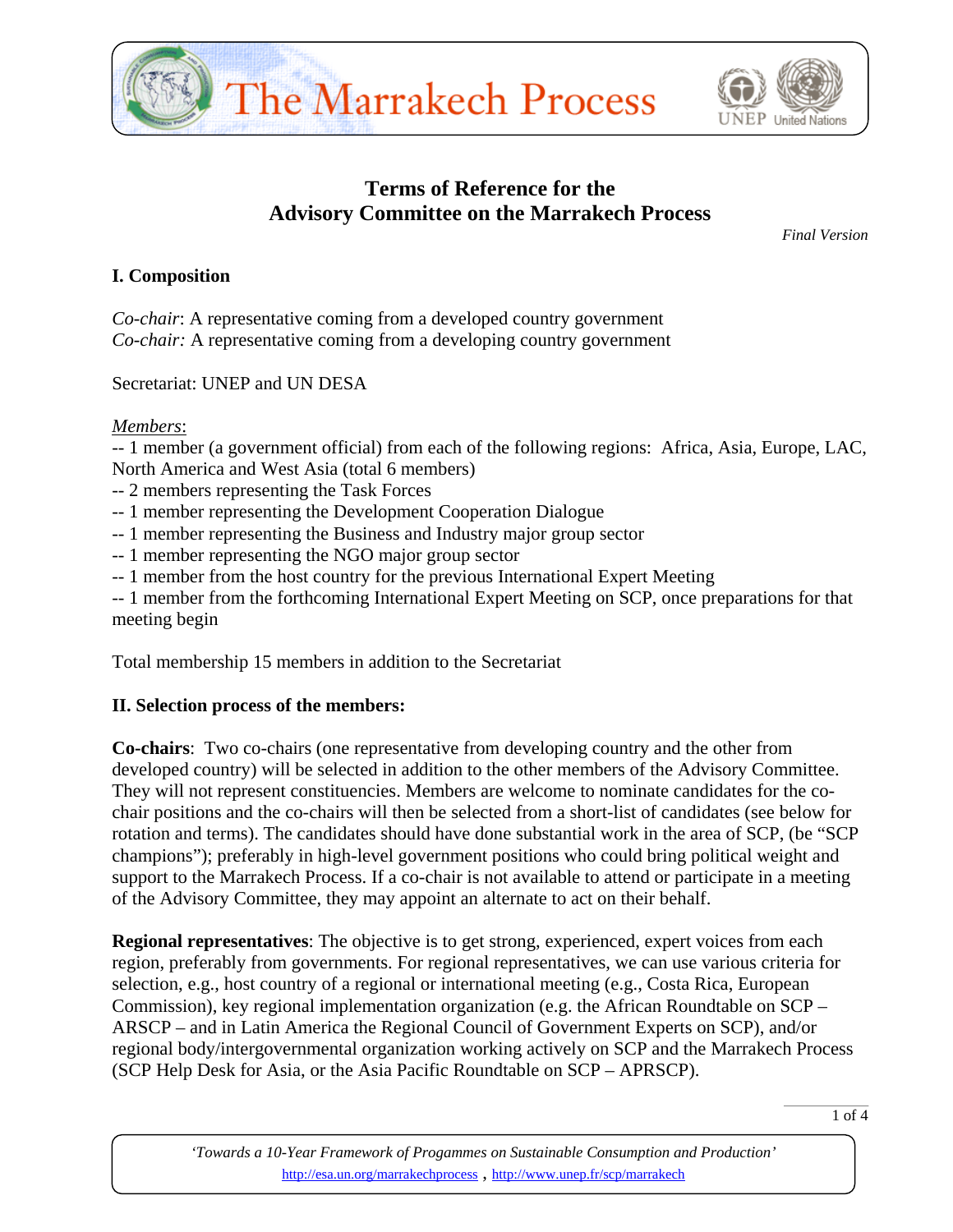



**Task Forces**: The Marrakech Task Forces will be requested to nominate their representatives.

**Development Cooperation Dialogue**: The working group of the Development Cooperation Dialogue will nominate a representative.

**Business and Industry Sector:** The representative of Business and Industry will be nominated by the Business and Industry major group organizing partners of the UN Commission on Sustainable Development after consultations in that group.

**NGO Sector:** The representative of NGOs will be nominated by the NGO sector major group organizing partners of the UN Commission on Sustainable Development after consultations in that group.

**Host country**: finally, one representative to the Committee will be nominated by the host country of the previous International Expert Meeting (in this case Sweden) and one by the host country of the  $4<sup>th</sup>$  International Expert Meeting on SCP (2009) when preparations for that meeting begin.

**Secretariat**: UNEP and UN DESA are de facto members

**Rotation and terms for the Co-chairs:** The co-chairs will be selected by the members of the Advisory Committee (except for the first election which will be done by the current Steering Committee of the Stockholm meeting). The period for the co-chairs will be 1 year, renewable once.

**Rotation and terms of Members:** Terms of representation on the Advisory Committee should be a minimum of one year to ensure continuity in decision-making and a maximum of 3 years. It will be left to the discretion of the various groups (regions, task forces, major groups, etc.) to change representatives as needed.

### **III. Responsibilities**

The Advisory Committee on the Marrakech Process will have the following responsibilities:

1. To assist in the development of the 10YFP, giving guidance to UNEP and UNDESA in this regard and providing feedback and inputs on draft proposals of the 10 YFP:

- Providing guidance and comments on the development of the 10YFP (e.g. draft, outlines).
- Collaborate to find ways and means to support the adoption and successful launch of the 10YFP at the UN Commission on Sustainable Development during its  $18<sup>th</sup>$  and  $19<sup>th</sup>$  sessions (2010/11).
- Defining adequate ways and means to effectively engage relevant stakeholders globally, SCP networks and initiatives in the development and future implementation of the proposed 10YFP.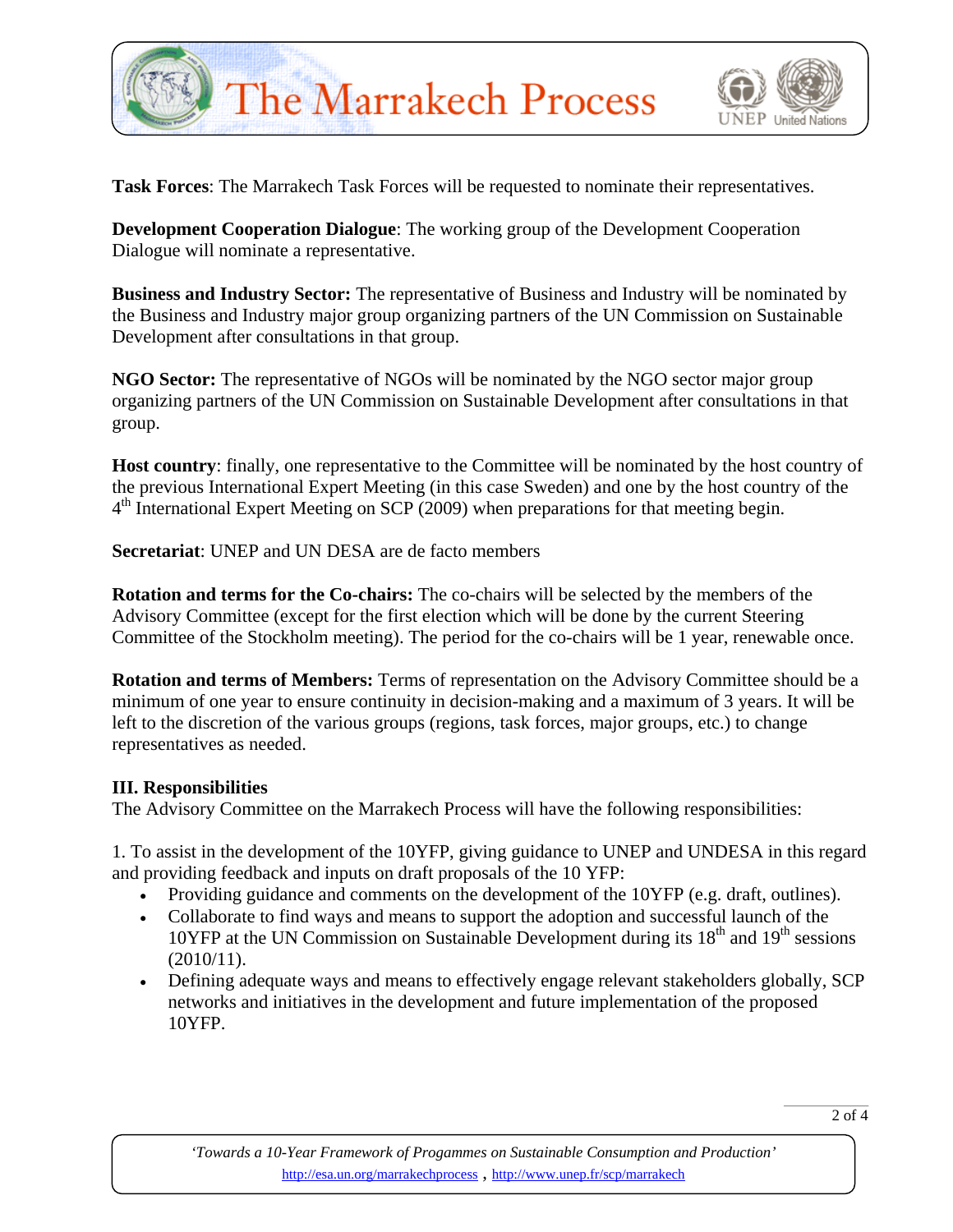



- 2. Provide expert advice to UNEP and UN DESA on other activities under the Marrakech Process, namely:
	- International expert meetings (next in 2009)
	- Other partnership initiatives with Governments, Business, NGOs and other Major Groups.

3. Support the dissemination and communication strategy of the Marrakech Process being developed by UNEP and UNDESA, by:

- Advising on the design and maintenance of dynamic and interactive mechanisms for information exchange and dissemination among all partners globally;
- Establishing links to the Marrakech Process website and activities on their own organizations' websites;
- Offering their networks and channels of communication to disseminate globally information on the Marrakech Process and its activities
- Provide inputs from their constituents (e.g. governments, organizations and regions) on matters relating to the Marrakech Process;
- Mainstreaming the Marrakech Process when relevant and possible in their national and regional global agendas and events;
- Strengthening the links between the Marrakech Process and other relevant initiatives, such as international meetings on climate change (COP13), chemicals (SAICM), biodiversity, etc.

4. Assist the Secretariat in efforts to mobilize financial resources and develop international partnerships for the various activities being organized under the Marrakech Process, including future international expert meetings, the work of the Marrakech Task Forces, and meetings of the Advisory Committee.

# **IV. Role of the Secretariat (UNDESA and UNEP):**

The Secretariat's main function is to facilitate and coordinate the various activities under the Marrakech Process, identifying synergies and building cooperation at the regional and international levels.

The secretariat is responsible for:

- a. Drafting the proposal for a 10YFP. This will be done:
	- i. Commissioning studies and research to support the development on the 10YFP.
	- ii. Consulting and cooperating with the Advisory Committee and SCP experts, and
	- iii. Holding consultations at the regional and international level, including with all key stakeholders.
- b. Inducing and when necessary coordinating the international and regional meetings on the Marrakech Process (based on available funds and contributions received),
- c. Following-up the work plan derived from the outcomes/recommendations of the international meetings.
- d. Support the work of the Marrakech Task Forces, when requested.
- e. Maintain the official websites of the Marrakech Process and the database of SCP programmes and activities.